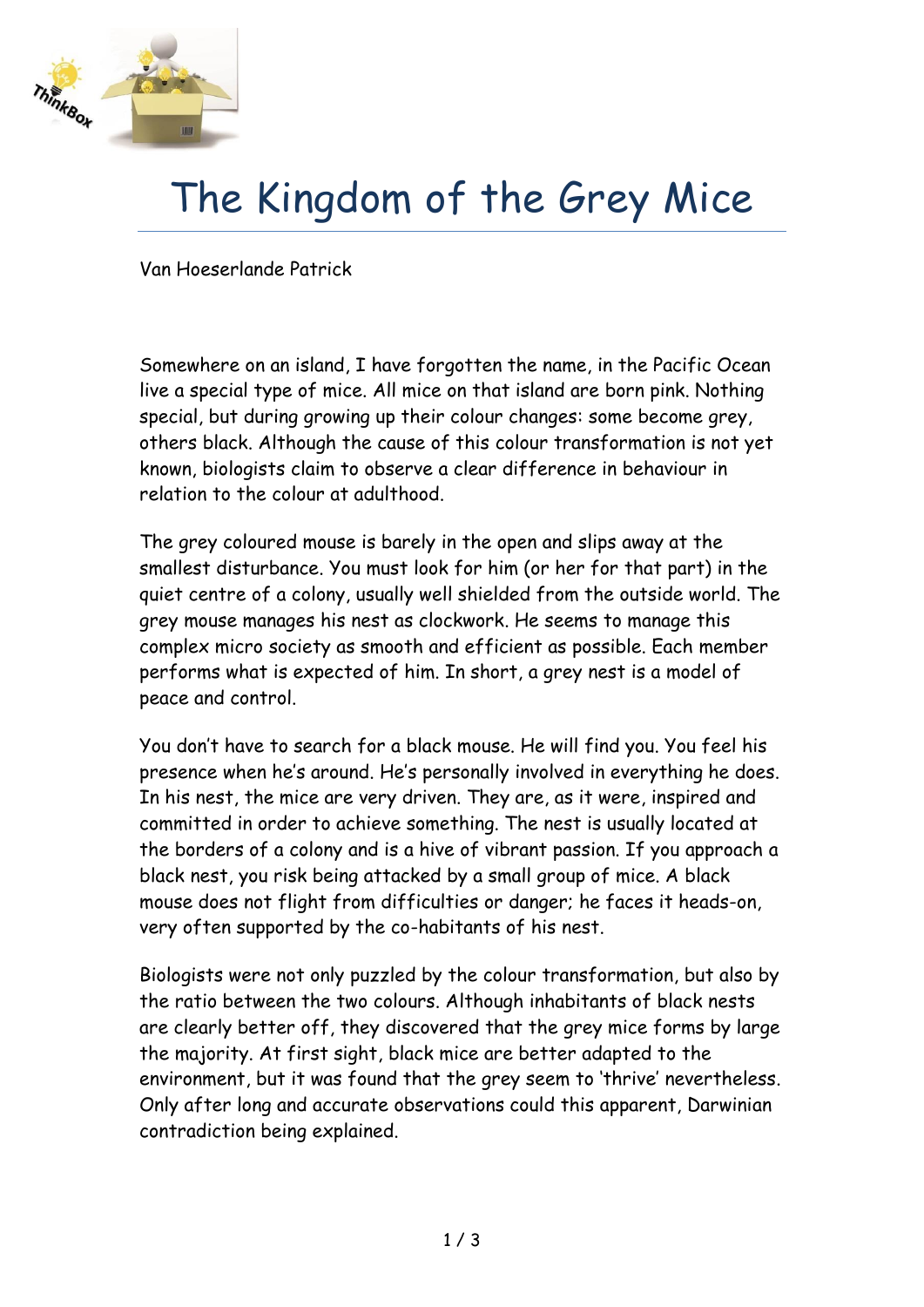As told, all mice are born pink. It can be stated that there is, not taking the natural environment into account, an equal chance to transform in black or grey. However, it was observed that the grey colour dominated in a protected nest. The social behaviour of these rodents specie may explain the colour anomaly. The grey mice stimulate their flight behaviour by a complex system of rewards and punishment. Experimenting and making mistakes are almost immediately punished. Sometimes by mutilating or even killing the offender. After reaching this conclusion, the biologists were no longer surprised that a lot of potential adventurous black mice never reach their full dark colour, but turn into the safe grey.

The individuals who leave the nest with a black colour are not out of harm's way yet. As long as they have no own nest, they are considered by their colleague-mice as outsiders. Although most of the grey feel safe in the environment of an adult black mouse, they punish him almost immediately if something goes wrong. This happens frequently, because a black mouse takes initiative and does not run away if something goes wrong or if normality is disturbed. Sometimes, a black mouse is simply kicked out of the colony.

Trying things and taking responsibility, also ensures that a black mouse very rarely leads a colony. In fact, most of the grey mice want a quiet and calm colony. Their nest is what counts, for the rest they want as little disturbance as possible. Black mice do not sit quietly but want to expand, improve, do things ... and that means change. A thing grey mice thoroughly hate.

External factors also contribute to a lower ratio of black mice. They nest at the edge of a colony, where existence is more challenging. If things are really going bad, black nests may be completely destroyed. If the colony is attacked by predators, the black mice are the ones defending it. Of course, a successful counterattack sometimes means victims under the black mice.

After these observations the biologists wondered how to explain the existence of black nests. If everything was against them, how could they even survive? And have nests? The answer was cruelly simple and became clear by accident.

At the end of the observation period, it began to rain. Finding food in the environment became difficult. After a few days of bad weather, the colony began to realize that something had to be done, a disaster was in